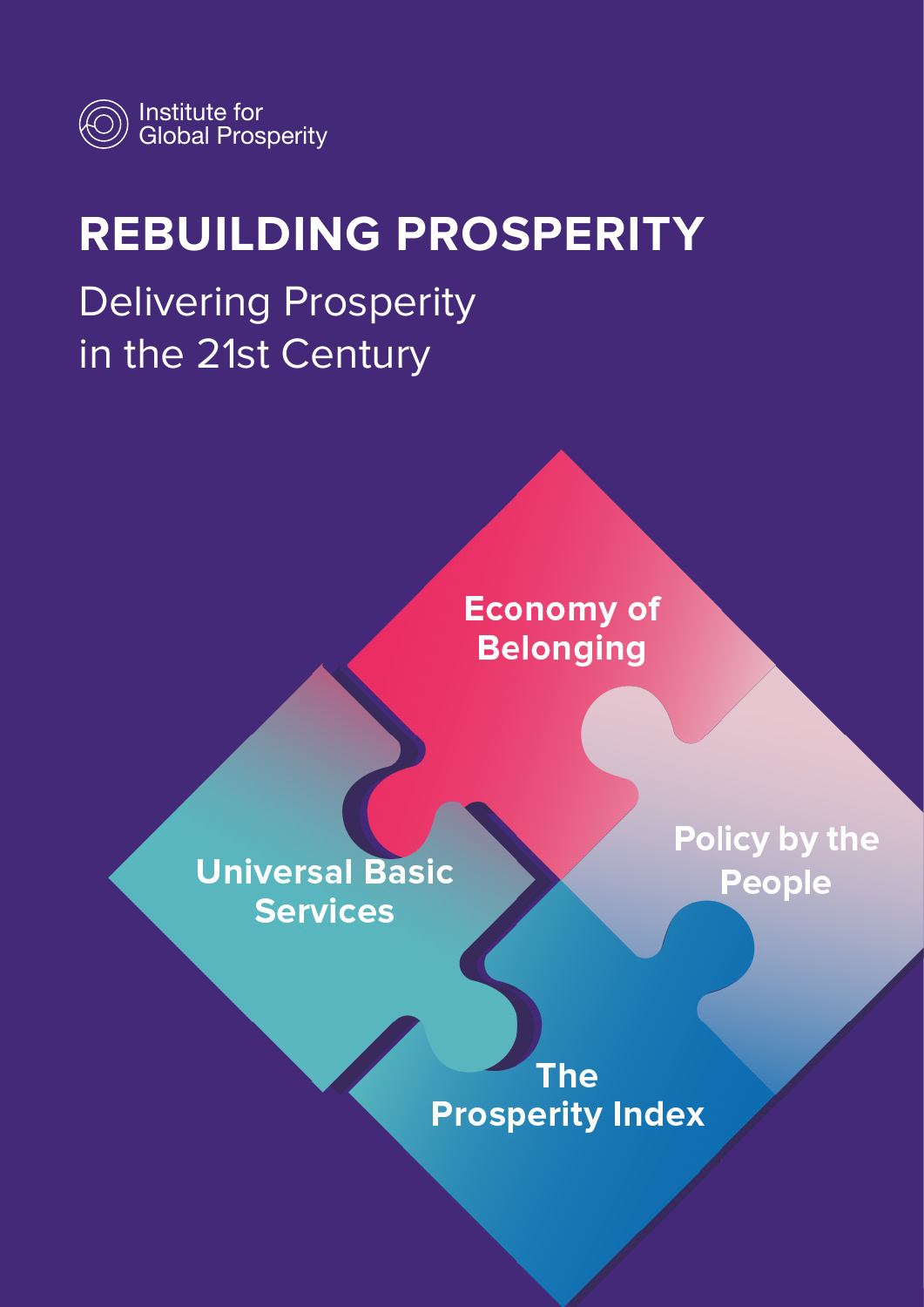# **INTRODUCTION**

We may not know precisely when we will emerge from the first global pandemic in one hundred years but we do know this: society and governments will face a triple threat from a global recession, a rapidly degrading environment, and enduring inequalities widened further by COVID-19.

Policymakers everywhere have a choice to make.

They can continue with a decades-old approach in which, rather than create shared prosperity, their policy decisions have contributed to growing social, economic and political divisions between and within communities.

They can tinker at the edges with superficial reforms that fail to address rapidly increasing poverty and insecurity: paying lip-service to inclusion whilst failing to address or engage with the needs of citizens.

Or they can seize this opportunity to adopt a radically different approach: collectively reimagining the foundations of our economies; redefining what we mean by prosperity to include an emphasis on quality of life for all; and reformulating policymaking to be genuinely inclusive.

Now is the time to be bold and imaginative about the future we want to build: one in which all of our people are living prosperous, fulfilling lives.

Now is the time to focus on creating shared prosperity through secure livelihoods ensuring that every community is flourishing.

Now is the time for a new conversation for change – one that involves policy makers and stakeholders, academics and citizens, from across the UK.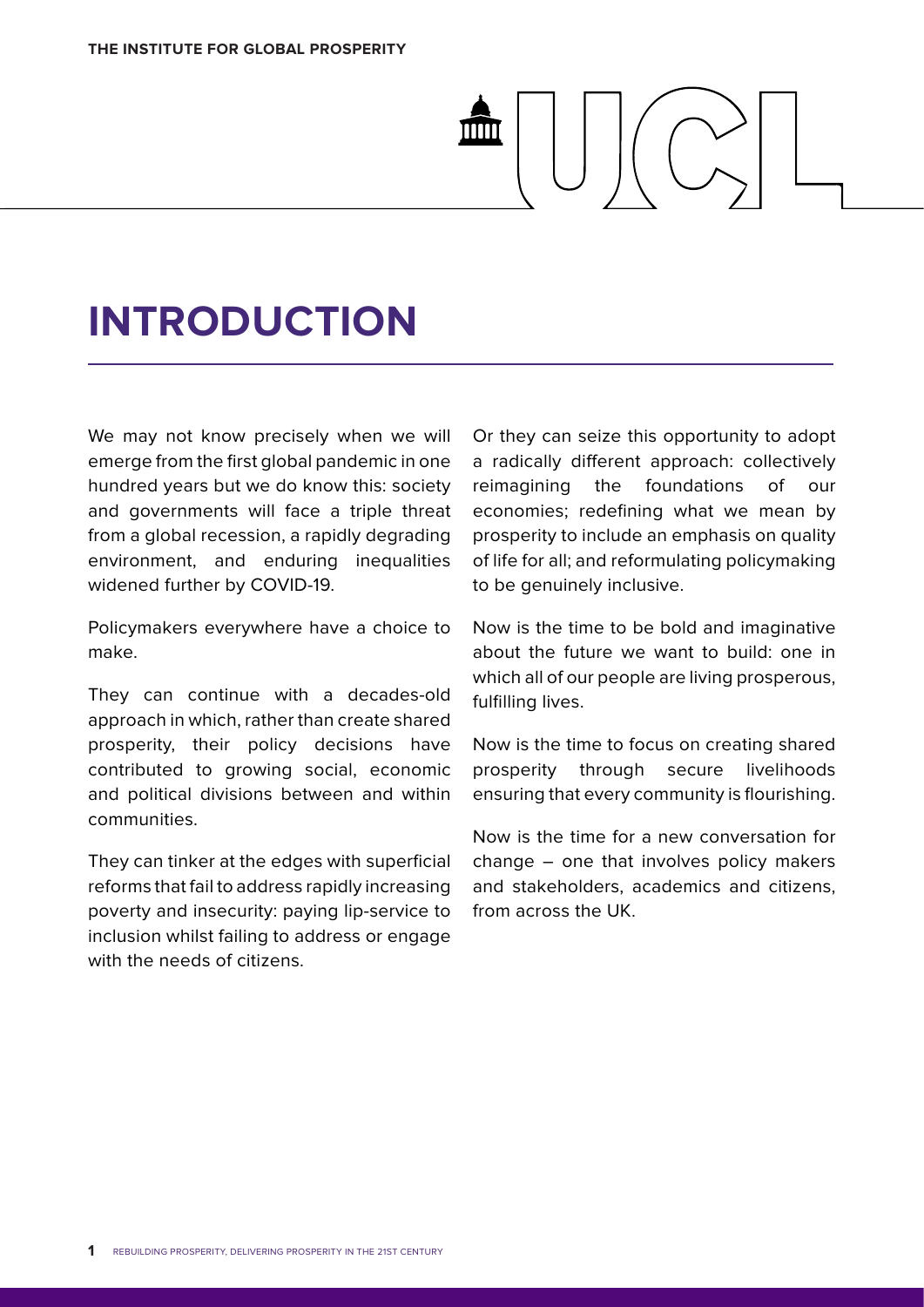#### **Join us as we campaign for social innovation to:**

- **• Make secure livelihoods for all** a central aim of COVID-19 recovery planning and the levelling up agenda.
- **• Implement local Universal Basic Services experiments** in digital, food and transport, to enable access to economic and civic participation for all through a shared infrastructure of public services.
- **• Create citizen-led Prosperity Indices**, as a new way to govern places and link local priorities to policy-making to add value to and manage the UK economy.
- **• Bring people into policy-making**, addressing the democratic deficit and creating prosperity measures and policies that reflect the lived experiences of people and local communities.
- **• Collaborative platforms for citizen-led innovation around the UK** – allowing citizens, local government, businesses and community organisations to collaborate, make decisions, trial radical new approaches, and rapidly evaluate change, based on local needs and local priorities.

**Economy of Belonging** 

**Universal Basic Services** 

Policy by the People

The **Prosperity Index**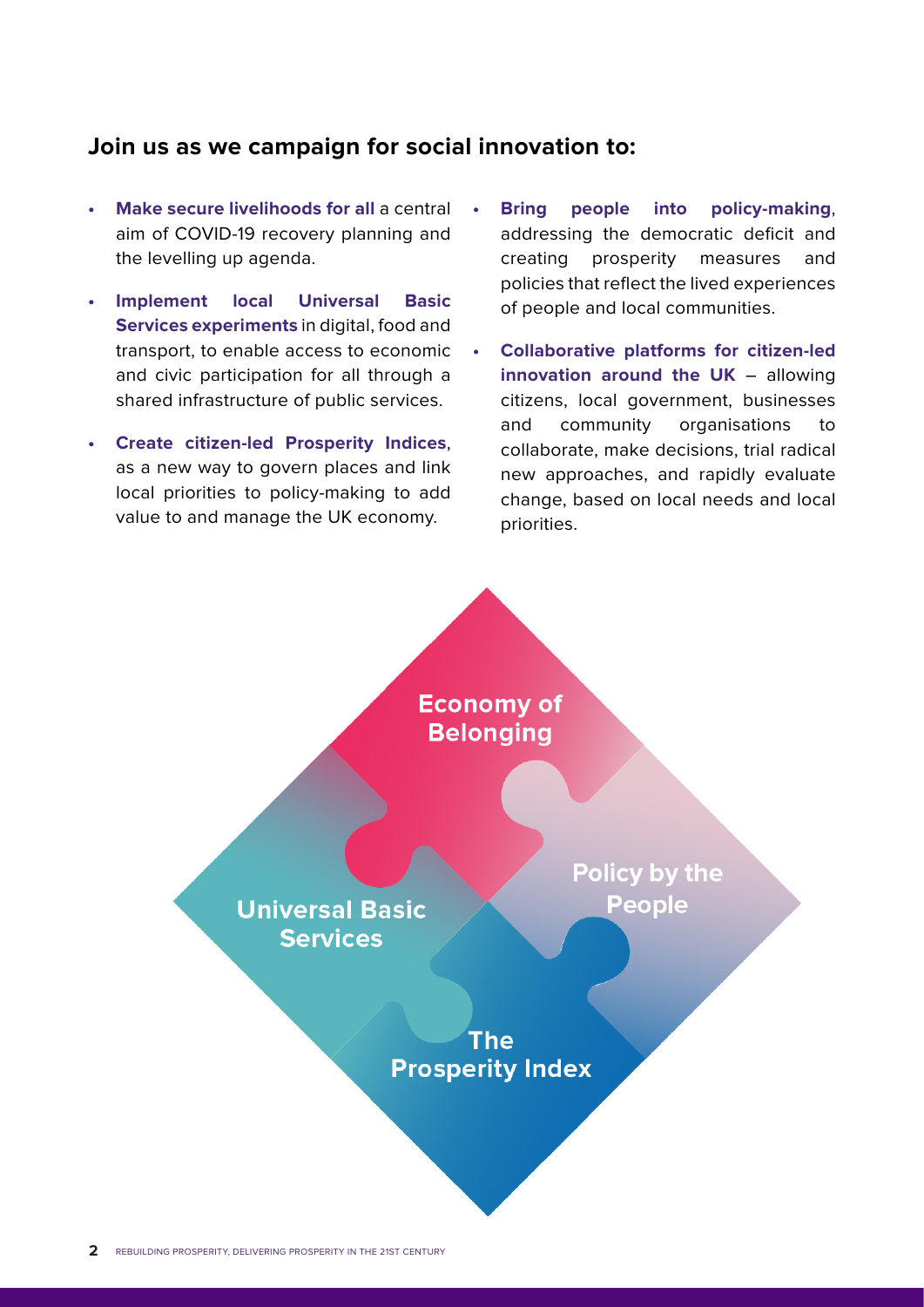

## REBUILDING PROSPERITY: **AN ECONOMY OF BELONGING**

The UK is, by traditional measures, one of the most prosperous nations on Earth and yet for far too long our understanding of prosperity has been informed by aggregate data that fails to tell the full story.

A simplistic focus on income, wealth, productivity and economic growth at the inter-regional level has led policy-makers to overlook the significant disparities that exist between communities and pockets of deprivation and poverty continue to be stubbornly unresponsive to current policy interventions.

The COVID-19 pandemic has highlighted and worsened the stark inequalities at the heart of our society. It has devastated communities, decimated the economy and placed unprecedented strain on our public services.

To 'level up' will require more than wellmeaning rhetoric. If we are to create genuinely shared prosperity we must start by reimagining what the economy is and does for society. We must challenge existing frameworks that entrench division. We must rebuild the connection between macroeconomics and the socio-economic realities that citizens live, and struggle, with daily and which differ across communities.

In short, we must replace our economy of division and inequality with an economy in which everyone has a place - an economy of belonging that will deliver secure livelihoods for all, enhance quality of life, and foster the long-term prosperity of people and places.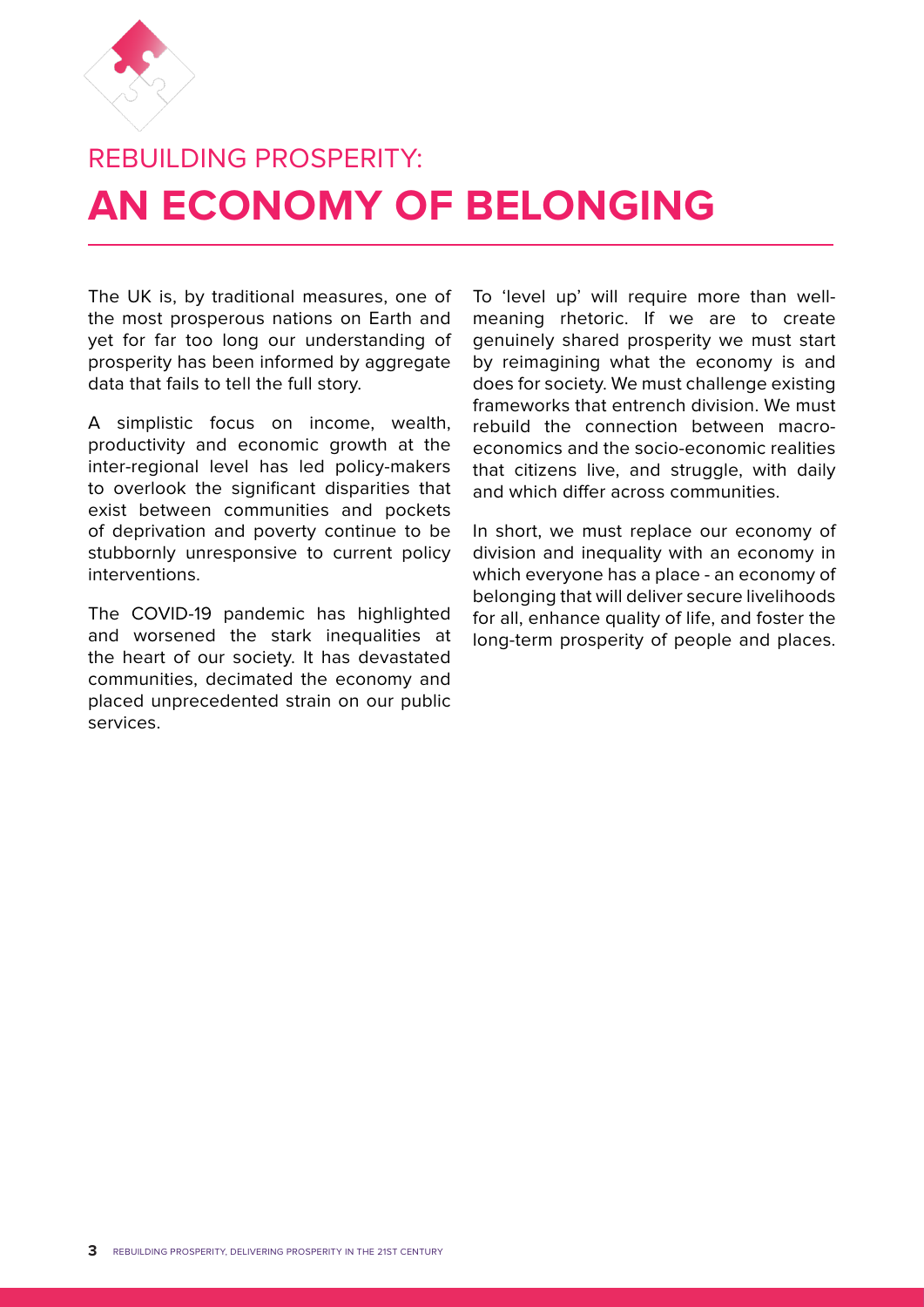

## REBUILDING PROSPERITY: **UNIVERSAL BASIC SERVICES**

Long before COVID-19 struck, the welfare system was struggling to respond to the challenges of the 21st century — from the social care crisis to the climate emergency to the unequal impact of new technologies and automation on jobs and wages.

As the pandemic has unfolded, the need for a new concept of universality that can effectively reduce inequality and rebuild prosperity has become ever clearer.

The current parameters for universal services were forged as the world struggled to recover from the trauma of World War II and built on principles of solidarity, collective responsibility, and shared needs. These are the same principles that underpin the UK's existing offer of health and education as universal services. Yet, while these key services are critical, they are not sufficient to address the many challenges our communities are currently facing.

A 21st century welfare system needs to acknowledge that health, education, employment and poverty are not issues that are experienced in isolation but are intricately and inextricably linked. As such, an effective system must be expanded to include new services essential to our modern lives, such as childcare, food security, digital access and free transportation.

The IGP has been working with a range of partners including, for example, Camden Council, to explore the options for the universal provision of key public services — such as digital services and transport — to enable access to economic opportunity and civic participation for all.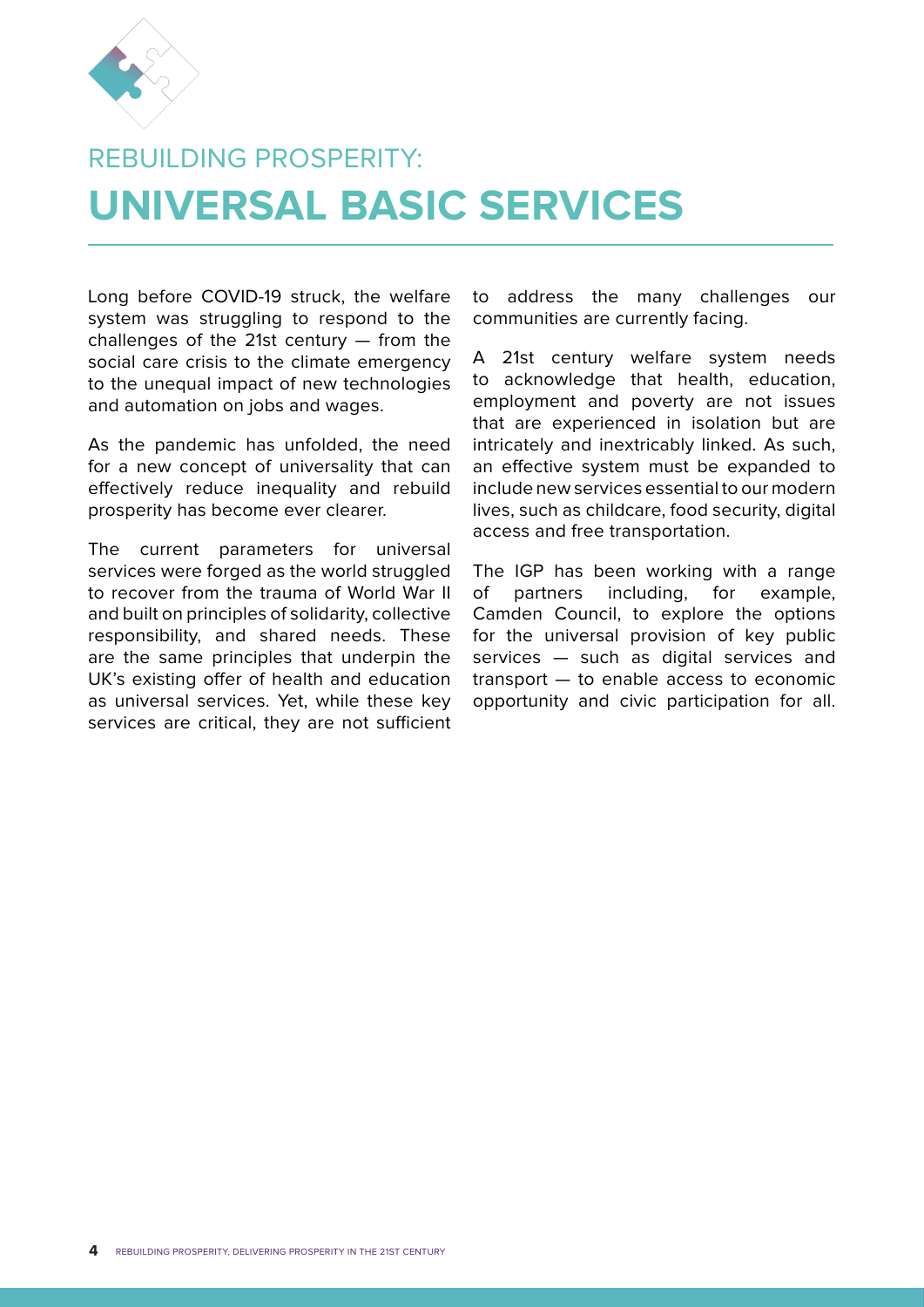

## REBUILDING PROSPERITY **POLICY BY THE PEOPLE**

Most indicators and metrics – especially those used to measure economic performance and guide policy-making are decided by experts in government, academia and business, and assumed to be applicable to all communities, in all places and at all times.

This centralised, top-down approach denies communities the opportunity to participate fully in their society and economy, and instead compounds their experience of economic and social inequality with a sense of exclusion. Unfortunately, it also means that far too often policy is focussed on the wrong things – things that make no real difference to the citizens' experience of prosperity.

We have seen this in our work over the past 5 years, which found that even the most innovative 'inclusive growth' methodologies have failed to address the factors that citizens' themselves consider essential to their own experience of prosperity.

Our starting point is simple: if policy-makers don't know what shared prosperity means for the people whose quality of life they are trying to enhance, then it is surely inevitable that they will repeatedly miss the mark.

The IGP has pioneered the development of **the UK's first citizen-led Prosperity Index** – a new way of defining, measuring and acting to create shared prosperity. The Prosperity Index is based on the theory that

**new kinds of shared knowledge will drive social innovation and real change at the local level:**

- **1. New Collaborations** Shared knowledge allowing citizens, local government, businesses and community organisations to collaborate, make decisions, trial radical new approaches, and rapidly evaluate change.
- **2. Better Policy** With access to new kinds of knowledge we can identify innovative policy options and new pathways to prosperity that are more targeted and more effective at improving quality of life.
- **3. Effective Outcomes** By looking at prosperity measures from a place-based, citizen-led perspective we can create policies and indices that will actually impact on the lived experience of the communities most directly affected.
- **4. Increased Trust & Capacity** Involving the people in the development of policies to create prosperity in their communities can bridge the gap in participation<sup>1</sup>, help repair the fractured trust between citizens and governments, and give people access to the tools, skills and relationships.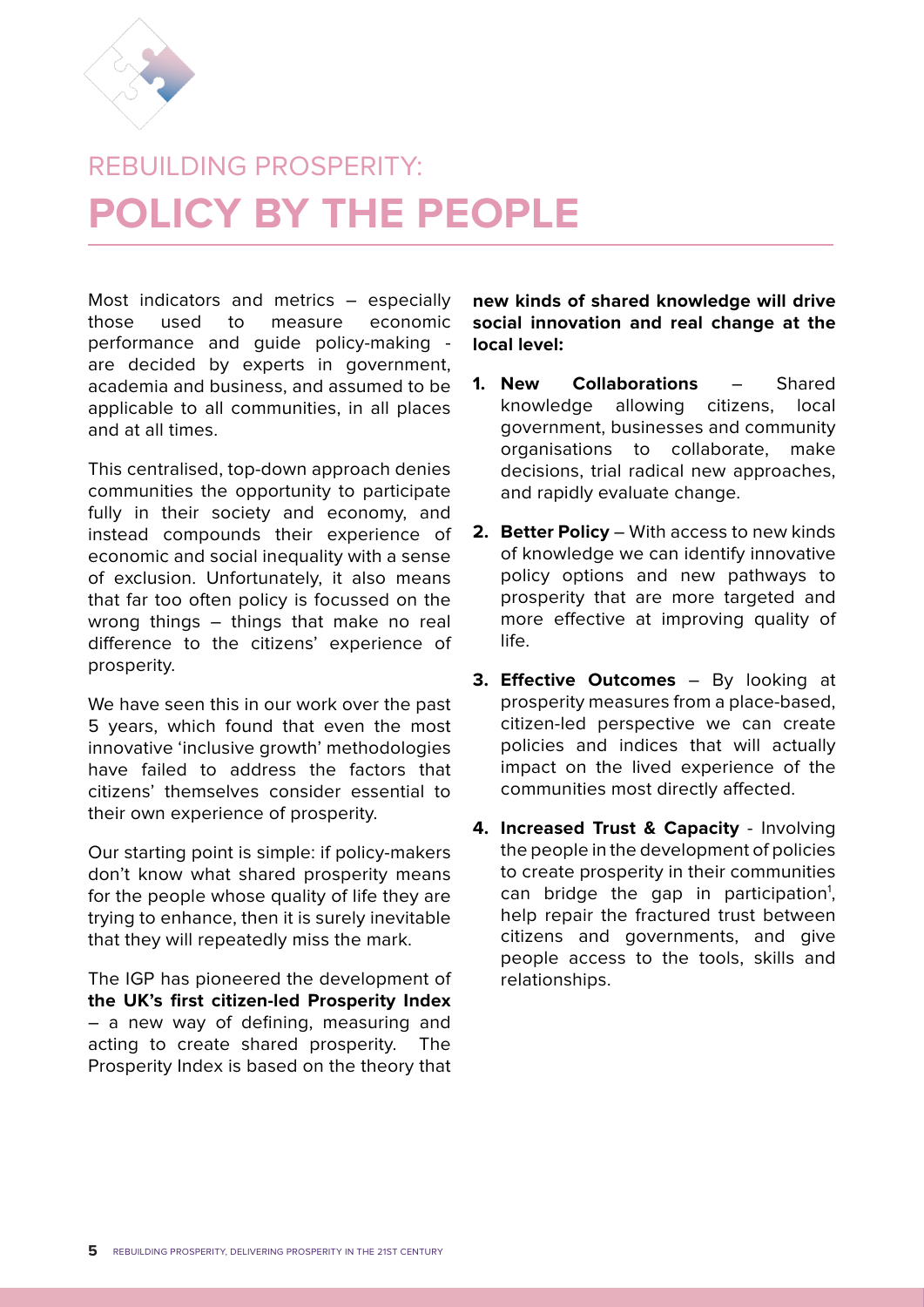

## REBUILDING PROSPERITY **THE PROSPERITY INDEX**

IGP has worked with a team of citizen social scientists and community organisations since 2015, to carry out research with hundreds of people living in east London. Working together, we have co-created a completely new definition of 'prosperity'.

Rather than the outmoded and largely meaningless measures of growth, productivity and income, this research identified **15 headline indicators of prosperity** reflecting the actual experience of prosperity for the people in these places.

We discovered that in these parts of east London, secure livelihoods, access to key public services, good quality and genuinely affordable homes, and a sense of inclusion

in the economic and social life of the city are the foundations for a prosperous life – without them people struggle to get by.

Prosperity was also affected by other factors: rewarding work, lifelong learning, having a voice in society, being part of the community, being in good health and having a healthy environment to live in, personal freedoms and hope for the future.

The outcome is a new **Prosperity Index** that measures what really influences prosperity for local communities.



**Figure 1.** IGP Prosperity Model

<sup>1</sup> The Department for Digital, Culture, Media & Sport (DMCS) 'Innovation in Democracy' programme stated that "People are most likely to engage where they see the everyday impact of the decisions that are made, and feel they can make a difference by being involved."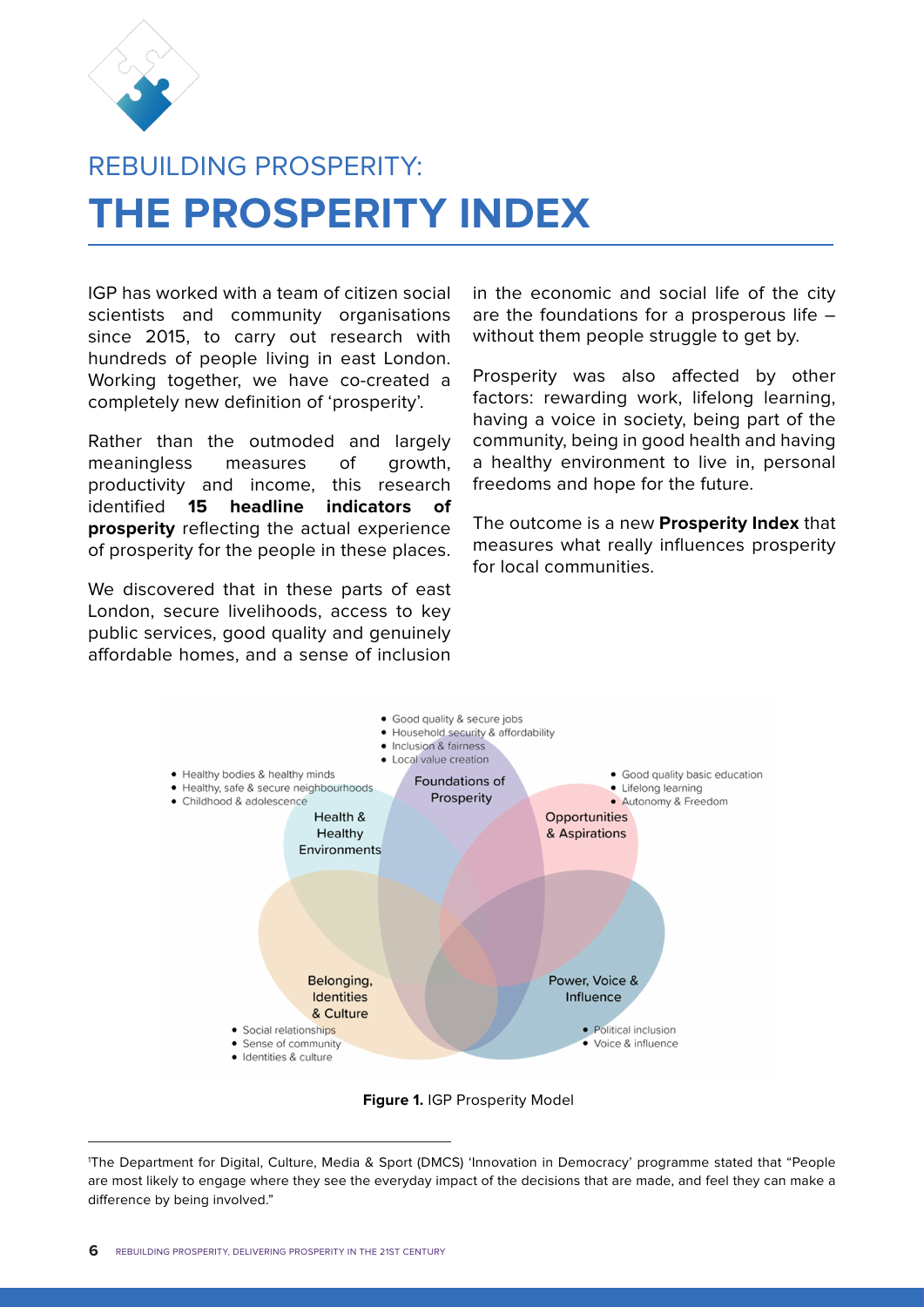**The Prosperity Index** is driving real change: creating shared knowledge that allows citizens, local government, businesses and community organisations to collaborate, make decisions, trial radical new approaches, and rapidly evaluate change. In east London and Camden, these changes include:

- Creating a new framework to measure the long-term impacts of London's 2012 Olympic legacy, adopted by the London Legacy Development Corporation and Olympic Boroughs in 2020.
- Changing the way prosperity is measured by Newham Council, Hackney Council and Camden Councils.
- Providing new evidence of local need and responding with new projects like Barking and Dagenham's Community Supermarket and shaping the strategic priorities for voluntary sector organisations like Community Links.
- Establishing citizen social science as a way of working between communities and decision-makers in London.

| <b>DOMAIN 1: FOUNDATIONS</b><br>OF PROSPERITY            | <b>OLYMPIC</b><br><b>PARK</b> | <b>HACKNEY</b><br><b>WICK</b> | <b>HEATH</b> | <b>CANNING</b><br><b>TOWN</b> | <b>COVENTRY</b><br><b>CROSS</b> |
|----------------------------------------------------------|-------------------------------|-------------------------------|--------------|-------------------------------|---------------------------------|
| <b>SUB-DOMAIN 1: GOOD QUALITY &amp; SECURE JOBS</b>      |                               |                               |              |                               |                                 |
| Good Jobs                                                | 5.22                          | 4.43                          | 4.32         | 4.48                          | 3.96                            |
| <b>Work-Life Balance</b>                                 | 7.01                          | 5.35                          | 4.01         | 6.60                          | 4.34                            |
| Commuting                                                | 5.03                          | 4.39                          | 5.20         | 5.15                          | 5.75                            |
| SUB-DOMAIN 2: HOUSEHOLD SECURITY & HOUSING AFFORDABILITY |                               |                               |              |                               |                                 |
| <b>Real Disposable Household</b><br>Income               | 2.05                          | 2.80                          | 2.24         | 1.68                          | 2.05                            |
| <b>Housing Affordability</b>                             | 4.31                          | 3.84                          | 3.26         | 1.99                          | 0.88                            |
| <b>Financial Stress</b>                                  | 6.53                          | 5.07                          | 8.63         | 7.99                          | 8.00                            |
| Feeling Secure about the<br><b>Future</b>                | 0.00                          | 3.47                          | 6.44         | 5.36                          | 5.69                            |
| <b>SUB-DOMAIN 3: INCLUSION &amp; FAIRNESS</b>            |                               |                               |              |                               |                                 |
| <b>Access to Financial Services</b>                      | 6.58                          | 6.71                          | 7.64         | 6.71                          | 7.64                            |
| <b>Digital Inclusion</b>                                 | 5.21                          | 4.01                          | 3.04         | 2.70                          | 3.47                            |
| Local Income Inequality                                  | 6.35                          | 6.77                          | 6.91         | 6.35                          | 4.87                            |

**Figure 2.** IGP Prosperity Index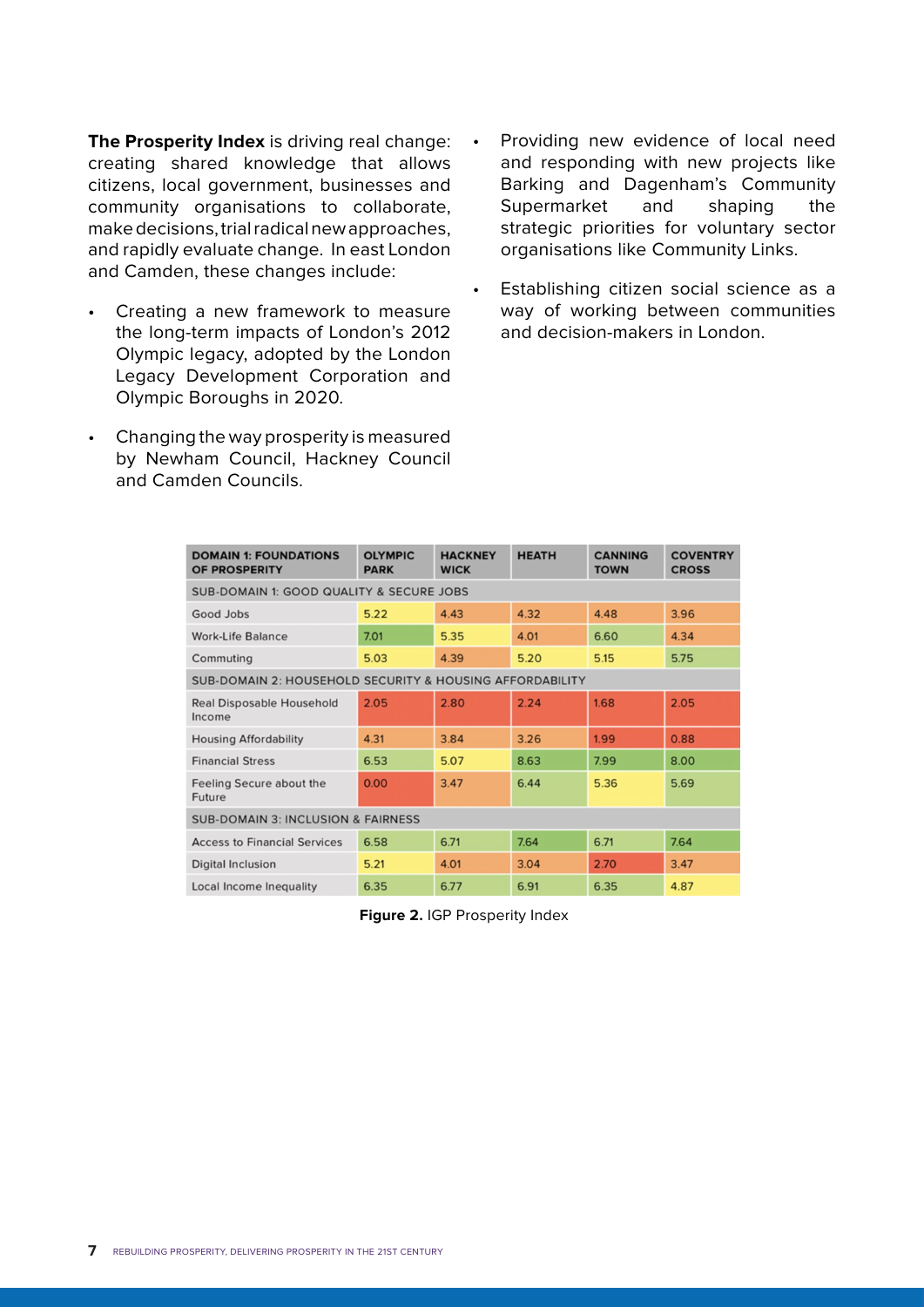# **A CONVERSATION FOR CHANGE**

In the face of enduring inequalities widened further by the COVID-19 pandemic - it is time for a new conversation that rebuilds our economy, redefines prosperity and how to measure it, and creates clear pathways to improve quality of life for all in the UK.

The economy of belonging is not simply an idea or another policy goal derived from wellworn proposals. It is a new way of thinking about what the economy does for people, and a new way of collaborative decisionmaking to create secure livelihoods and shared prosperity for people everywhere.

If we start now, by the time of the next general election, scheduled to take place in 2024, every city and area of the UK could have its own secure livelihoods strategy; its own citizen-led Prosperity Index and its own pathway to levelling-up based on local experiences; and Central Government could have scoped and begun to deliver Universal Basic Services to provide the framework for successful local interventions.

To do this, we need new ways of thinking and acting. Policy-makers must understand lived realities in order to know where and how to intervene to improve quality of life and prosperity for 21st century citizens. By understanding what prosperity means, policy-makers will be better placed to map successful pathways to prosperity for different places.

Rebuilding prosperity for the 21st century will require the kind of vision, commitment and courage that informed the national conversation in the 1940s and led to the creation of the National Health Service. But it will only work if combined with a redefined understanding of prosperity, a concerted effort to address social connection and cohesion, and a re-working of participatory democracy that creates a shared sense of civic responsibility and partnership between citizens and policy-makers.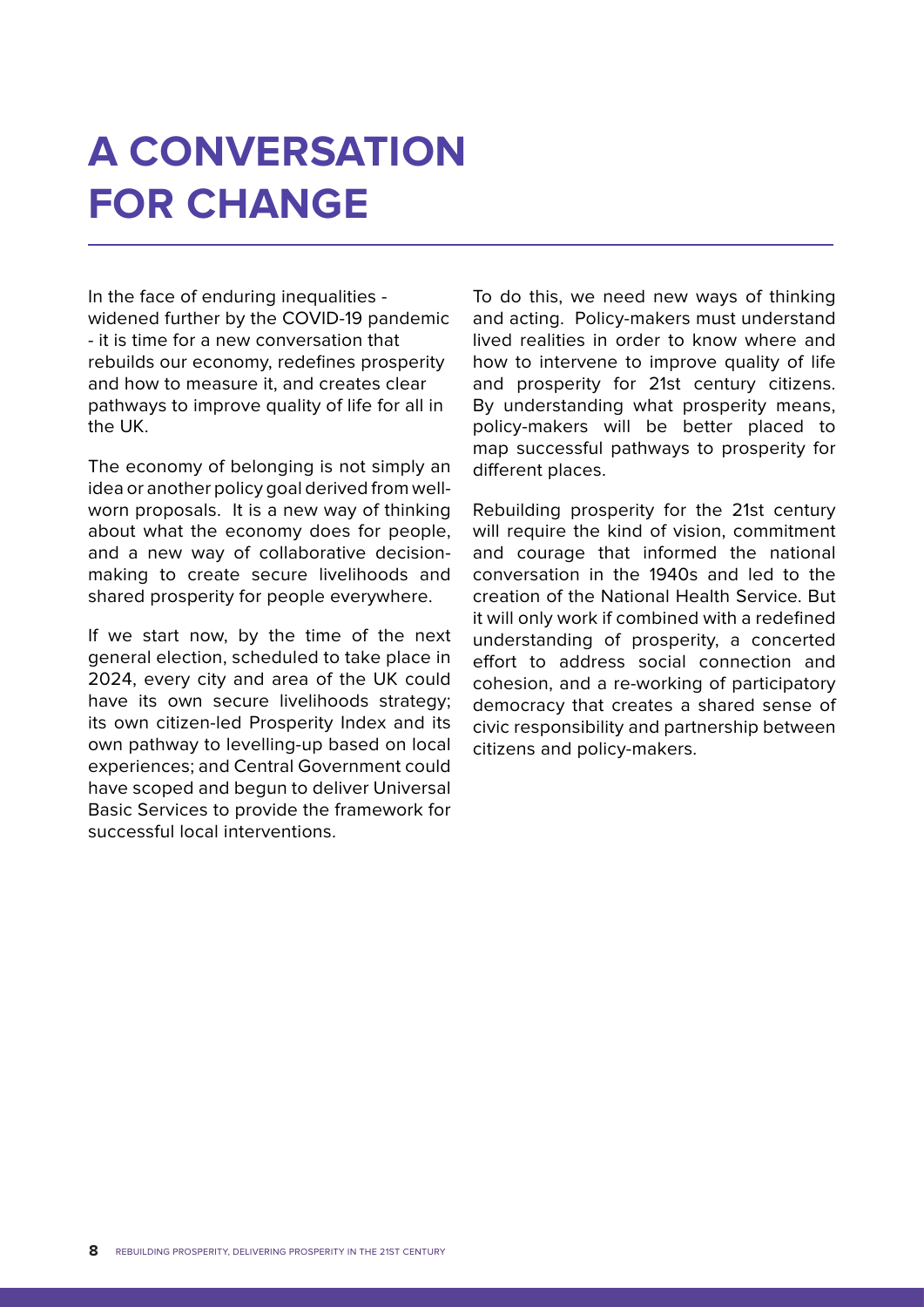# **CALLS TO ACTION**

Rebuilding prosperity for the 21st century requires new ways of thinking and acting and the kind of vision, commitment and courage that informed the national conversation in the 1940s.

The IGP is calling on policymakers from town and City halls to Whitehall and from National Assemblies to the Westminster Parliament to engage in a new conversation and to campaign for a radical new approach that will create genuine shared prosperity across the country by:

- **• Making secure livelihoods for all** a central aim of COVID-19 recovery planning and the levelling up agenda.
- **• Implementing local Universal Basic Services experiments** in digital, food and transport, to enable access to economic and civic participation for all through a shared infrastructure of public services.
- **• Creating citizen-led Prosperity Indices**, as a new way to govern places and link local priorities to policymaking to add value to and manage the UK economy.
- **• Bringing people into policy-making**, addressing the democratic deficit and creating prosperity measures and policies that reflect the lived experiences of people and local communities.
- **• Launching collaborative platforms for citizen-led innovation around the UK** – allowing citizens, local government, businesses and community organisations to collaborate, make decisions, trial radical new approaches, and rapidly evaluate change, based on local needs and local priorities.